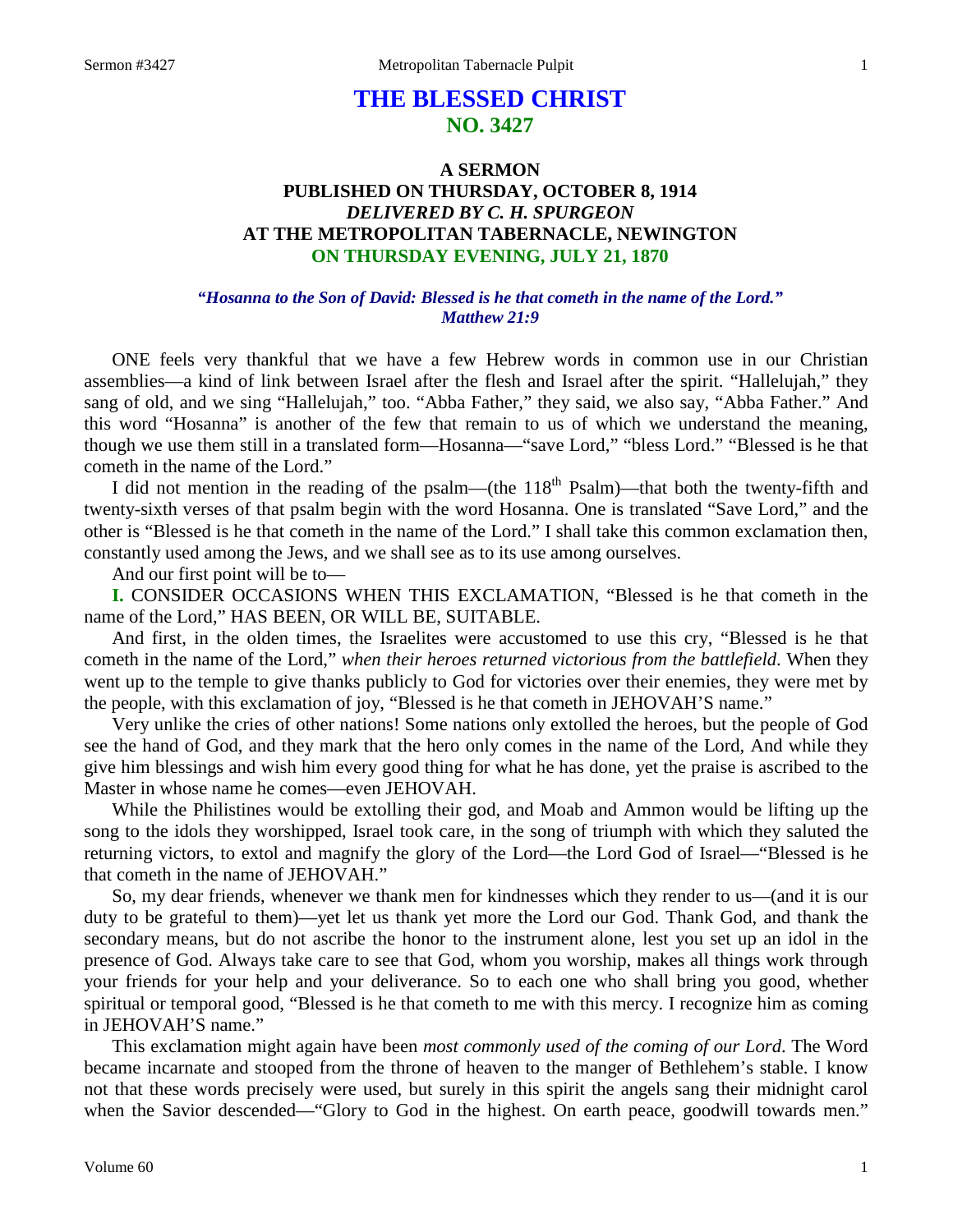What is the spirit of all that song but this word "Hosanna"? What is the essence of it all, but this sentence, "Blessed is he that cometh in the name of the Lord"?

The shepherds could not have used a more significant and suitable expression, and the Easterners, as they gathered round that little cradle and offered their gold, their myrrh, and their incense, together with their grateful homage, might have looked at Mary and Joseph, and the child, and said of Him, "Blessed is he that cometh in the name of the Lord."

And had but the nations known it, had but Israel known it, had but the kings of the earth recognized it, one universal shout might have gone up to heaven, "At last the promised One is come! The seed of the woman is born! The Messiah has appeared! The Prince of Peace has come with innumerable blessings! Blessed is he that cometh in JEHOVAH'S name!"

And I think the very sea and land, even the heavens and the heaven of heavens, might have caught up the spirit of that hour, and the sea, with its waves, might have roared out, "Blessed is he that cometh in the name of the Lord." And ye forests—every tree within ye—might have burst forth in the selfsame note till all the nations should have become one mouth for song, "Blessed is he that cometh in the name of the Lord."

And this expression was used, according to my text, *further on in our Savior's life.* When He rode in triumph upon a colt, the foal of an ass, up to the temple, when He went to take possession of His Father's house, and drive out the buyers and sellers, who had made it into a den of thieves—then in that day, when He was proclaimed King of the Jews, and the crowd of men mounted the trees and broke down the palm branches, juvenile voices all along the road shouted "Hosanna."

This was the hour of our Savior's gladness, and Jerusalem for once seemed as if she would shake off her solid coolness and would acknowledge Him whom God had sent. It were well for her if it had been so, but the truth was hidden from her eyes, and she became desolate, because more heartily and truthfully she had not said, "Blessed is he that cometh in the name of the Lord."

And shall I be thought to be fanciful if I suppose that this exclamation would have been most appropriate amongst the bands of angels and choirs of the blood-washed, *when our Savior, having finished His lifework, ascended to His throne?* When they brought His chariot from on high to bear Him to His last place of rest, when He ascended on high, leading captivity captive, and the pearly gates were set open that He might enter, did not all those bright celestial spirits throng the streets of gold and cry "Hosanna: Blessed is he that cometh in the name of the Lord"?

I can scarce think they could refrain from the expressions of their delight when they saw Him come with His garments dyed red, fresh from the slaughter of all His foes, triumphant over all that came against Him, the great conqueror, the hero who had routed, once for all, all Israel's enemies, and put them all beneath His feet. Surely they must have said, "Hosanna," yet again and again, "Blessed is he that cometh in the name of the Lord"!

And surely, to close the list of occasions, I may mention *when He who went up from Olivet shall come a second time,* in like manner as He went up into heaven, that is to say, in very person as He mounted to the skies, He will be saluted, will He not? by all His waiting people with this grand exclamation, "Hosanna, Hosanna in the highest! Blessed is he that cometh in the name of the Lord."

The coming of the Son of God is no joy to the ungodly world, the day of the Lord to them will be darkness, and not light, the earth will burn as an oven. "The day cometh that shall burn as an oven, and all the proud, and yea, and all that do wickedly, shall be stubble." To the righteous the coming of Christ is their grandest expectation, it is the day of the manifestation of the sons of God, the day for which the whole creation groans and travails, for it will be the day of our resurrection, when our souls that may have been a long while divorced from our bodies shall be re-married, and the body shall be raised again like unto His glorious body, "For we know that when he shall appear, we shall be like him, for we shall see him as he is."

The Spirit and the Bride say, "Come," and that same Spirit and Bride shall say, "Welcome, welcome, King of kings!" when He shall come. Those that have watched most, and longed most, and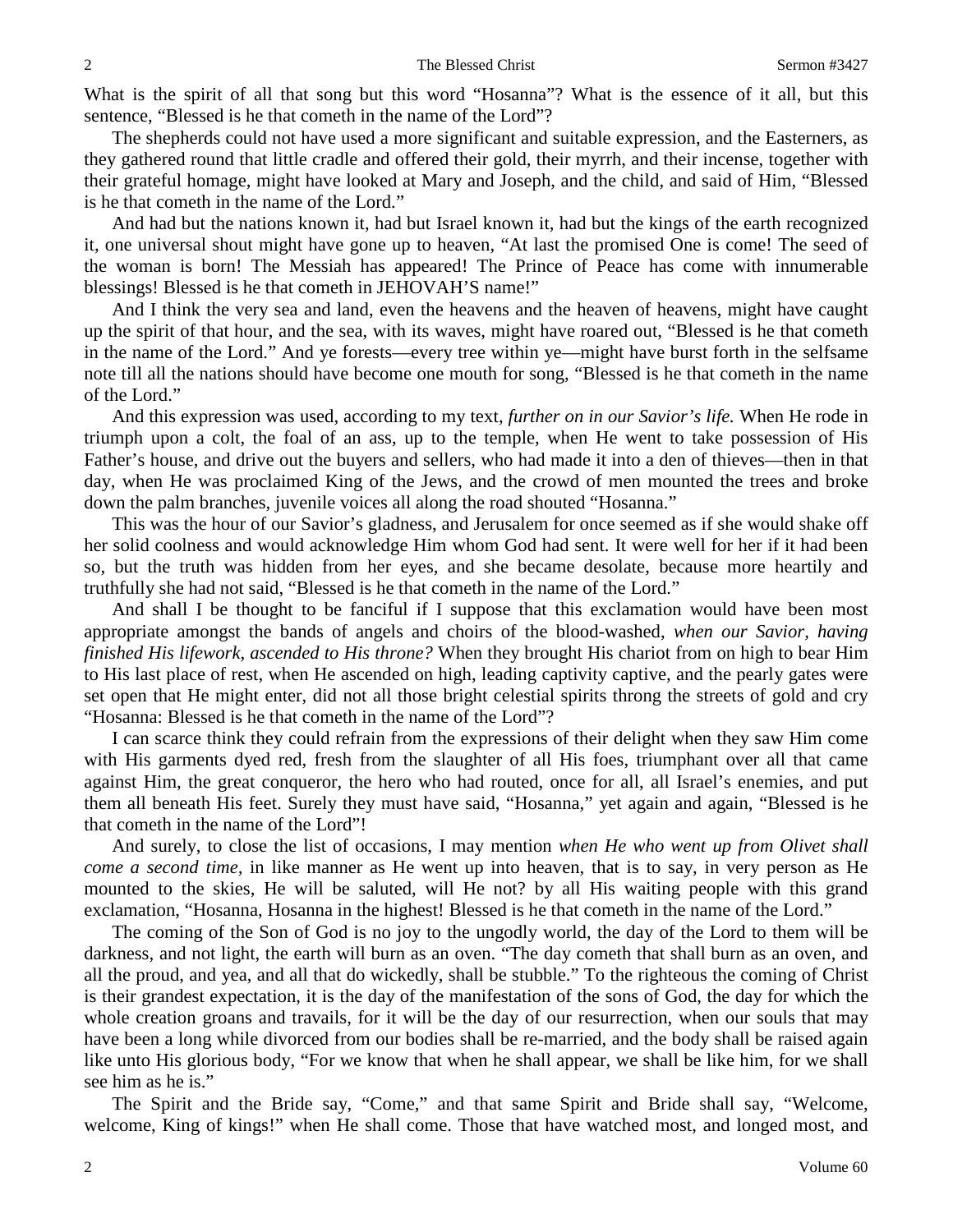#### Sermon #3427 The Blessed Christ 3

hungered and thirsted most after that glorious advent shall be they who most joyfully shall go forth to meet King Solomon with the crown wherewith his mother crowned him in the day of his espousal, and this shall be the note of their triumphant greeting, "Hosanna: Blessed is he that cometh in JEHOVAH'S name." Thus I have very briefly run through the occasions when this exclamation would seem to be exceedingly suitable.

### Now let us for a while consider—

**II.** THE SUITABILITY OF THIS CRY FOR CONSTANT USE—not now and then, but always.

And it may be viewed in two lights, first, *as an exultation*. "Blessed is he that cometh," He is blessed, it is a blessed thing that He has come. It may be viewed, in the next place, *as a prayer,* let Him be blessed, let Him prosper, and so on. First, then, *as an exultation, a note of triumph,* He is blessed that hath come in the name of the Lord, and ought we not to be always saying this, "Blessed be He that He should condescend to tabernacle among men! Blessed be He that it should be true that the Word was made flesh and dwelt among us, that we might behold His glory, the glory as of the Only Begotten of the Father, full of grace and truth"?

He is blessed, for He came to earth fully qualified for all His work, endowed with all the wisdom, the knowledge, the unction, the anointing from on high that He could wish. He was blessed in His coming, blessed while He carried on the work. Though His the pain and sorrow, yet it was all blessing to us, from the first act He did as a man until He said, "It is finished."

When I think of Him coming down as a man, coming down as a servant, coming to take upon Himself to die for our sins, I can indeed say, "Blessed is he that cometh to all this in the name of the Lord"—comes as our brother, comes as our priest, comes as our substitute, comes as our scapegoat, comes as our great deliverer and propitiatory sacrifice, that we might be cleansed from sin. He is blessed—all blessings are in Him, all blessings come through Him, all blessings belong to Him. God has given all blessings to Him because of this. He is blessed.

And brethren, if He be blessed in the work and the carrying of it on, is He not, and shall He not, be blessed in our esteem now that He has mounted to the skies and taken the precious blood within the veil and sprinkled it there, and stands there now pleading as a prevalent High Priest for us? Blessed is He that came in JEHOVAH'S name, the great Ambassador of peace between offended deity and revolted man. He is our peace and let His name forever be blessed. He is our Prince, let us adore Him.

He is all our salvation, all our desire. We ask nothing more than to be like Him and be with Him. Blessings in Him. He is blessed. God has blessed Him. Forever and forever shall all generations call Him blessed. It is an exultation then. We shout to His triumph, "Blessed is he that cometh."

But *it is a prayer*. My dear friends, we desire to do all we can for the Lord Jesus Christ, how very limited are our capacities! If we were to give Him all we have, and give our bodies to be burned, it would be very little for us to give to such a Savior. But what a mercy it is that there is no limit to what we may *wish*. We can bless Him with our wishes, if we cannot with our acts. I was about to say we may bless Him infinitely with our desires, at any rate, there is no limit to our capacity to desire. And those desires may take the very acceptable and prevalent form of prayer.

What I cannot *do* for Christ, I can *pray God to be done*. What if I cannot preach His Gospel in every land, yet where I can I will preach it and pray God to raise up many to proclaim it. And if I cannot crown His head with many crowns, yet would I lay at His feet such as I have, and then my desires would crown Him over, and over, and over again, and my prayers would clamber up to His lofty throne and put fresh coronets upon His dear head, blessing Him that He does not deny me a share of wishing what I cannot do, and of praying for what I cannot give. In this sense, brethren, we can, to a very great extent, bless Him who comes in the name of the Lord—bless Him with our wishes, our desires, our earnestness, and especially with our prayers.

Now, what is the blessing, then, which we would seek for our Lord, Jesus Christ? What are the prayers that we would offer for Him? It is written, "Prayer also shall be made for Him continually." What shall we ask for Him?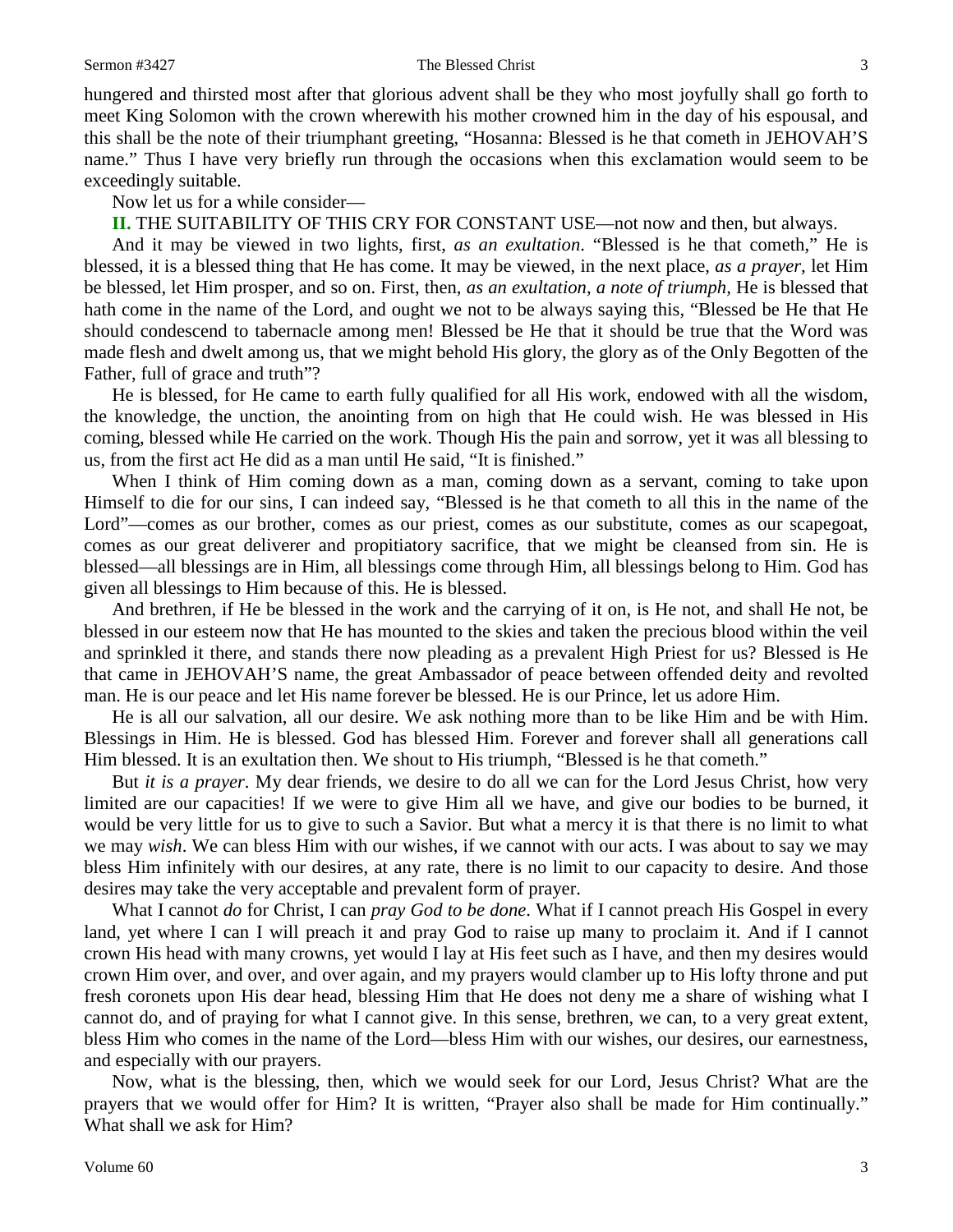#### 4 The Blessed Christ Sermon #3427

We will ask, first, that He that cometh in the name of the Lord *may be blessed in His church*. Oh! that He would bless the church just now. I am afraid we have fallen upon lean times just now. It may be that God is about to chastise His church, because when we had a revival we had not grace enough to keep it.

Almost universally there is a cloud hanging over Israel—lethargy coming in place of earnestness. God knows we were never very earnest—I mean the church of God at large was not very earnest—but yet that earnestness which did arise seems now to be vanishing. I pray God it may not vanish, but on the contrary, may all the zeal which ever has been in our days be far exceeded—all the agony for souls, all the labor to proclaim the grace of God to them, all the earnest desires and prayers of God's people—may all these be renewed with tenfold vigor, and in this way may we have to cry, "The Lord has visited His church, and let His name be blessed."

We do tonight, I trust, put up the prayer, each one of us who belongs to this church and people, "Lord prosper Your Word, be pleased to give power to your minister and increased grace to your servants, holiness of life, separation from the world, power in prayer—give them communion with Yourself. Grant that there may be peace within the borders of your church, and that the citizens of Zion may be filled with the finest of the wheat." In this respect we will bless Christ by desiring a blessing on His church and seeking to promote its prosperity.

Next to this, I say, "Lord save"—"Lord bless"—Him that cometh (putting it as a prayer *for the scattering of the church's enemies and His own enemies*). Christ has many enemies still in the world. The Pope, the Antichrist of Rome, with all his doctors and counselors, assemble at this very hour—the incarnate Antichrist—at this present moment. And here in this England of ours there are priests busy up and down, in every court and lane, in every corner of the land, and our clergy of the Established Church, many of them double-dyed Papists, doing the work of Rome and eating the bread of a Protestant church at the same time.

And then there is infidelity, seeking all it can to make its converts, with a zeal which were commendable if it were used for a right purpose. They compass sea and land to make proselytes and shame the coldness of many professed followers of Christ. The enemies of Christ are very many. The church is very feeble, yea, she is like a reed shaken by the wind. Without her Lord, she is less than nothing—like chaff in the whirlwind.

But oh! let us pray that He may be blessed who cometh in the name of the Lord by the scattering of all His enemies, by the putting down of spiritual wickedness in high places, and giving the victory to the truth and to the Gospel—that which saves—putting to flight that which destroys before that which purifies—scattering that which defiles before that which glorifies God, annihilating that which blasphemes His holy name. May Christ be blessed as a conqueror over His foes.

We may, further, very earnestly pray that the Lord may be blessed *in the conversion of souls*. Oh! would to God He were blessed in that respect in this congregation more and more. Preaching becomes very dead work when there are no converts. Sowing is very well, and one likes it at the sowing season, but if a man had to sow all the year round and never saw the golden sheaves, he might well grow weary. Though, indeed, in sowing for God we ought not to be weary, yet the tendency is to be so.

How few conversions there are anywhere just now! The church does not increase at all in the same rate as the population does. Every year I believe that the sin of London is gaining upon the Gospel, and all the efforts that are made do not tell upon the masses. We scarcely hold our ground, certainly we make very little, if any, advance.

Of course, we congratulate ourselves that there are so many churches built. Does anybody go to them? We sometimes think there are so many chapels. Yes, but how many are there that are half empty, or even less occupied than that? And what if they be full, yet in how many places is the Gospel preached very uncertainly and no certain sound is given from the trumpet! It is Christ that is preached in a measure, but preached in a fog—certainly not in the way that is so plain that wayfaring men need not err therein, but in a way that is so perplexing and involved in hard words and gaudy obscurities of rhetoric,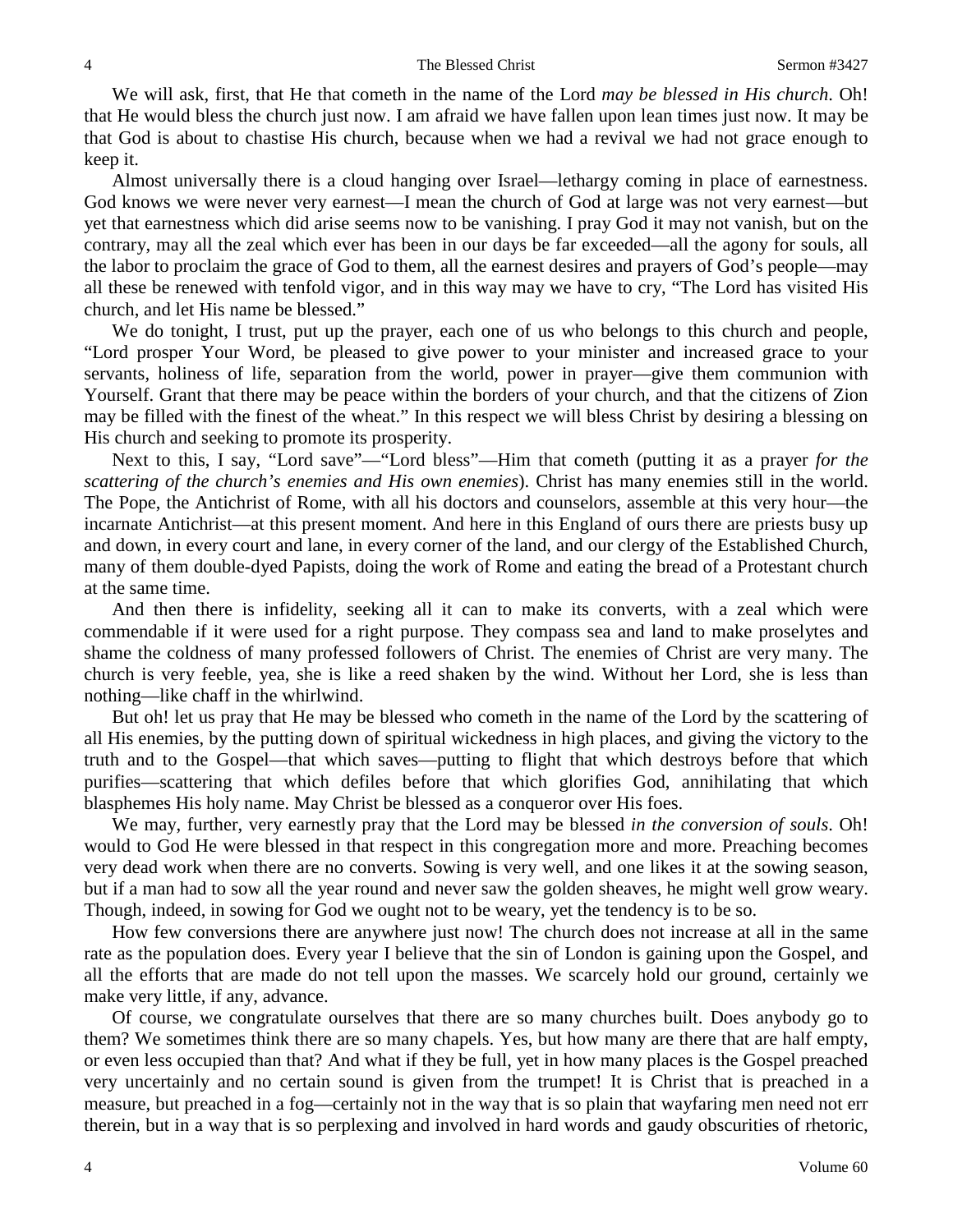#### Sermon #3427 The Blessed Christ 5

that oftentimes many know not their right hand from their left, and look on, marveling at the orator who speaks so grandly, but what he says, or whereof he affirmed, they utterly know not.

How many there are that have the key of knowledge, but open not the door! They seem rather to show how delightfully they can lock it, and how skillfully they can shut out the multitude. We want to see conversions. May God send them everywhere throughout this land by the tens of thousands! And in other lands, would God there were conversions by the millions! The world teems with population, but Jesus Christ has as yet few who find Him. Straight is the gate, and narrow is the way, and few there be that go in at the gate or tread that road. O Lord, how long, how long, how long! Arise and convert sinners to Yourself!

The same thought comes to us only a little enlarged. Our desire in prayer for Christ is that *He may be blessed in the sense of being glorious to the ends of the earth*. We have no doubts about the issue of the struggle in which we are engaged—against the powers of darkness. It may be a thousand years before Christianity is prevalent. It may be ten thousand years, it may be fifty thousand years, it may be a hundred thousand years. We, none of us know. To God it will be quick—very quickly—and in but a short time—behold Christ comes quickly. But that "quickly" may not mean what we think it does, and they who sit down and say it will be the next twenty, or fifty, or hundred years know not what they say, nor whereof they affirm.

Now, we who are working now are very like, as I believe, those coral insects that are about to build a reef. They begin at the bottom of the sea. They lay, first of all, the foundations, broad and strong. It will be a long, long, long, long while before that reef will come to the top of the sea, before it will be seen, before earth and weeds will be attracted to it. It will be longer still before there begins to grow upon it certain tiny plants and mosses, longer still before the coconut begins to spring, and before men and animals shall be found there.

Now, those first insects that lay the foundation die. They have gone and the next, and the next, and the next, and the reef is still unseen. That is very like what we are. All we can do is to keep on working, working with all our might. Our prayer ought not to be that we should see the whole of our success. I like Moses' prayer, "Let thy work appear unto thy servants, and thy glory unto their children." Hence no matter how things are—it may have been that we have hardly stood our ground, and we can hardly say the Lord's cause has prospered—still we have only seen the beginning.

And we may rest assured that when the latter verses of this grand poem shall come, though the book may have opened somewhat dolorously and gloomily, the end will be, "Sing unto the LORD, for he hath triumphed gloriously; the horse and his rider hath he cast into the sea."

In any great cause that is undertaken in any country, it is not one generation that succeeds. Many generations have to take part in it. There is a period of contempt for even common political principles a period of neglect—afterwards a period of contempt—then, perhaps, a period of absolute persecution, and then, perhaps, when we least expect it, there comes the moment of victory.

And so it will be with the great cause of Christ. Only let this be our prayer, that the Lord should cut short His work in righteousness. That He would be pleased to soon come forth with His sword girt upon His thigh and take to Himself His great power and reign. Ere another year comes, if the Lord will, the nations may all give up their idols and turn to Christ. God can do as He pleases. Time is nothing to Him. With men, steel and iron must be wrought gradually, but in the world of spirits, God has but to strike a spark, and the fire will run along the ground and illumine the earth with its sacred conflagration.

He can affect all minds at once, and turn the heart of the child to the Father, and the hearts of all men to the great Prince of Peace, if so He wills it. And perhaps, He means to do that—to save the whole battle for one grand last charge when the King Himself shall lead the van, and then the conquering banner shall be seen, and the Lord God omnipotent shall reign. Be it as He wills, we will always say under every discouragement, at all times when we see not our sign, "Blessed be Thou Jesu! Thou shall get the crown and be conqueror yet. May Thy kingdom come, and Thy will be done as in heaven so in earth."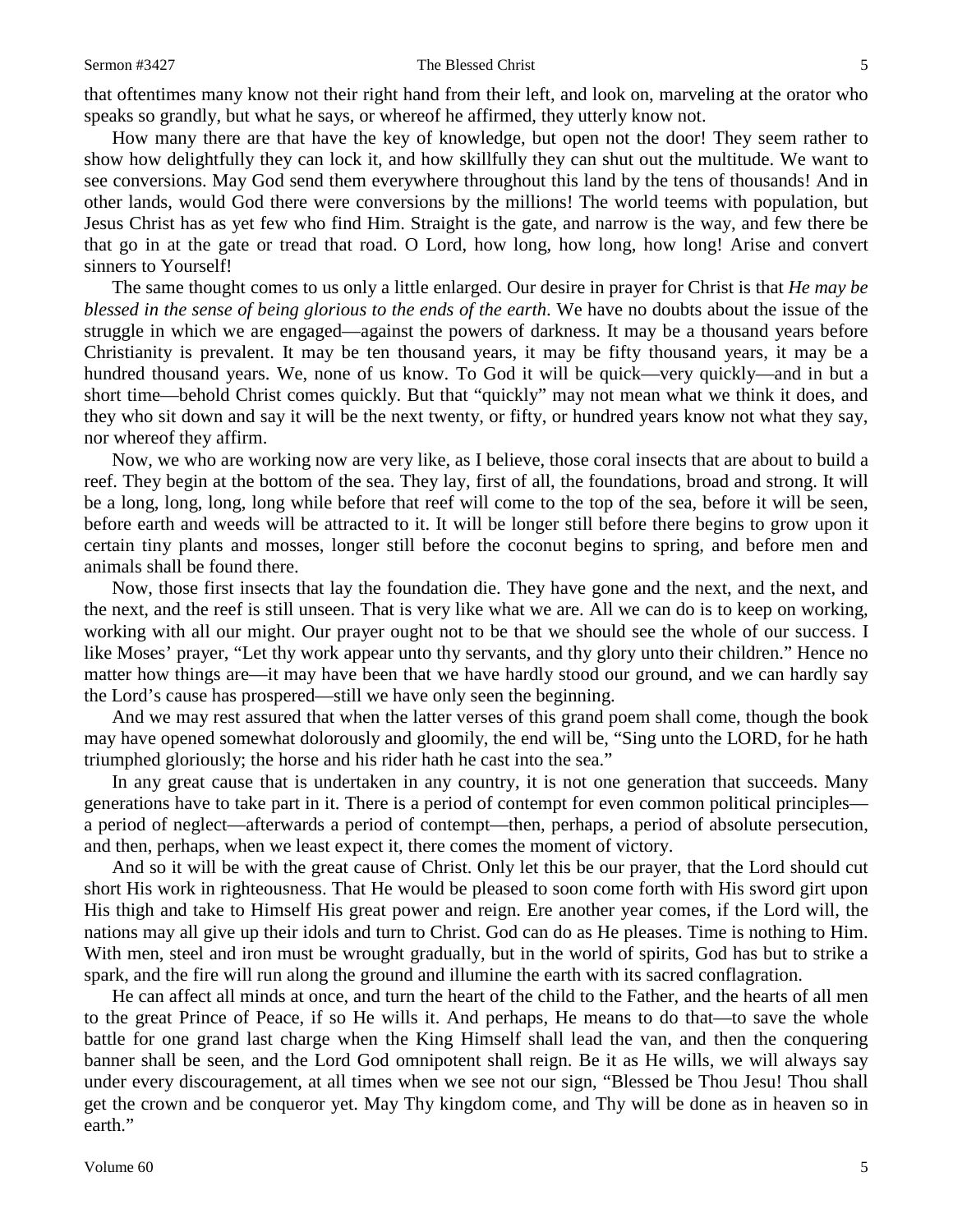Now, lastly, there are times, dear friends, when this exclamation may be used *about ourselves personally*. I will only hint at these times. The first is *at our conversion*. When we had been in sorrow and trouble, under sin, when the law had made sin revive and we died, when every hope was buried in despair, you remember how you and I welcomed Christ. I remember the very Sabbath morning and the spot of ground. Some of you may not so distinctly remember—that does not matter—but some of you can.

Oh! how blessed was he who came to us in the name of the Lord! Sin was forgiven. Doubts fled, despair vanished, joy and peace flowed in our souls—leapt within us, and we were so happy, we scarce knew how to express our joy and our love. Oh! dear Savior, on that first day of our spiritual birth, and afterwards while we were yet in the love of our espousals, we could do no other than say, "Blessed is He, the dear, precious, and exalted Savior, who has come to me in the Lord's name and saved my soul!"

Since that day we have every now and then had repetitions of our conversion—*renewals of the presence of God*. You had got very dull and worldly, and your soul was cleaving to the dust, but perhaps, it was under a sermon or in private prayer. Or it may have been in the middle of your business the Lord returned to you—He became the health of your countenance and restored your soul.

Oh! I know how you sang, when your communion with Christ began to be as sweet as it was before, "Blessed is he that cometh in the name of the Lord." The Lord send such seasons to any of you who are backsliding! May He come to you now and knock at the door of your heart! Oh! open to Him and bid Him come in, for there is no power on earth that can revive a decaying heart like the coming of Christ afresh by renewed communion.

So too, dear friends, you and I have said this when we have had some very *happy seasons in the house of the Lord*. Have you not sometimes in this very place, when our voice has gone up in song (the thousands praising God)—when we have been all moved by gracious words of Scripture, as the trees of the forest are moved with the wind—have you not been inclined to burst out with the note, "Hosanna: Blessed is he that cometh in the name of the Lord"? Why, the very preacher has been to you beloved for his Master's sake.

But the preacher's Master—oh! what love you felt in your heart to Him—what joy at the sound of His name! What delight when it has been like ointment poured forth, and the love of God has been shed abroad in your heart by the Holy Ghost which is given unto you! Do you not remember when you went up with the multitude that kept holy day, when you went up to the altar of God with exceeding joy, with the voice of thanksgiving? Ah then it was—

### *"Blessings for ever on the Lamb, Who bore the Cross for wretched men."*

And once again, to conclude, *whenever God visits His church with a revival,* then the cry goes up, "Blessed is he that cometh in the name of the Lord"—a revival of religion, I mean, of this kind—when a deep religious concern is upon all, when Christians become more earnest and more prayerful, when they become more attentive to the unconverted and more anxious to see them saved, and when the unconverted themselves take a deeper interest in the Word, when they begin to feel their sin, when they cry out for mercy, when they ask the way to Zion with their faces thitherward.

We have had the Lord with us now these seventeen years with no paroxysms of excitement, but with one continual stream of blessing, and I am so anxious that we should not lose it. I could wish that we might see some token of even a larger measure of His presence than we have had yet. I would ask some of you that have power in prayer to join with me every morning and every night in a prayer that He would come to us afresh.

We are not discouraged—very far from it. We have never been without many inquirers and many being added to the church, but still there are unconverted ones in the congregation. We have found at the Tabernacle what we had at Park Street, that we have many more members than seats.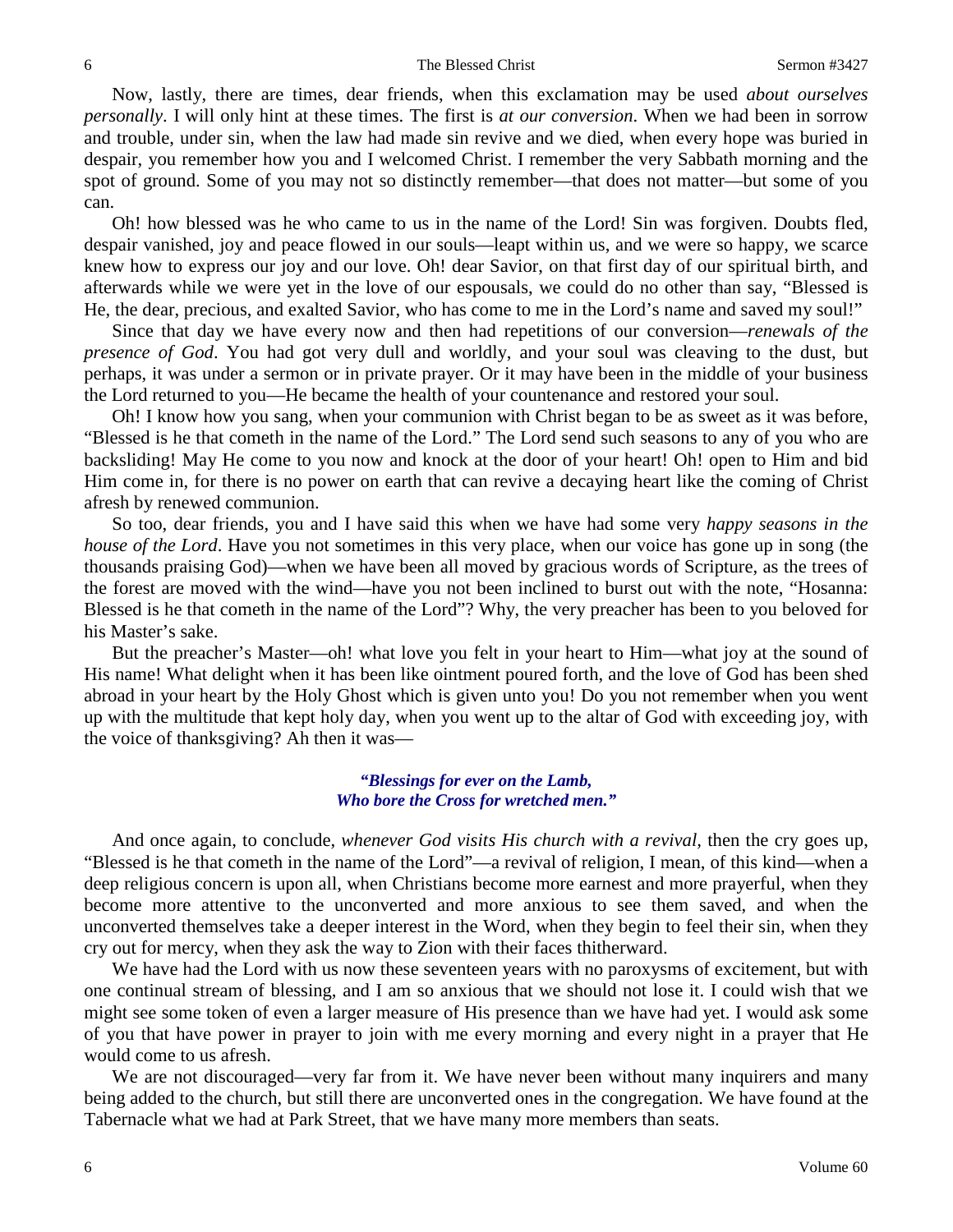#### Sermon #3427 The Blessed Christ 7

I remember one man coming one night to have a seat who was very honest, and wanted to see me first before he took a sitting. "Sir," said he, "somebody told me that I should be expected to be converted if I took a seat, and I cannot guarantee that." I said, "My dear friend, somebody has told you the right thing, but he has not put it exactly right. If you take a seat, we expect that you *will* be converted. It is not that you are expected to convert yourself, but we expect that, if you hear the Word, God will bless you, because," I said, "I hardly know any who have sat there but have been converted."

I was very glad to find there was an expectation current among the seat holders that God would bless them. I believe He will. But still I wish we had more members. We have four thousand two hundred, I think, but we can hold more than that. I would like to see six thousand. What a joy it would be! So many that I should be half inclined to say I must go and fish in another pool, they are all caught here.

Would not it be a mercy if there were no more fish in the sea to be caught, but all were convert everyone that comes into this Tabernacle. His power is infinite. There is no limit to that, except that our unbelief in the economy of grace is sometimes allowed to limit it. What is said converted to God! If you could go out and do good to others, and bring others in, and other churches could be formed, what a blessing might come of it! And why not? If God wills, He can of Christ. "He could not do many mighty works there, because of their unbelief." Oh! that this might be taken away from us! May we believe, and we shall see. May we trust and pray, and we shall joyfully behold it.

Oh! that some poor sinner would come to Jesus Christ tonight! He would, indeed, have to say, "Blessed is he that cometh in the name of the Lord." One prayer will bring you to Him if it be sincere. Simply to trust Him—that is the thing, to rely upon Him—that is all. He died for the guilty. His blood was shed for the foul. Come and trust Him, and yield to Him. Amen.

### **EXPOSITION BY C. H. SPURGEON**

## *PSALM 118*

## **Verse 1.** *O give thanks unto the LORD; for he is good: because His mercy endureth for ever.*

Here is a standing reason for thanksgiving. Although we may not always be healthy, nor always prosperous, yet God is always good, and therefore, there is always a sufficient argument for giving thanks unto JEHOVAH. That He is a good God essentially, that He cannot be otherwise than good, should be a fountain out of which the richest praises should perpetually flow.

**2-3.** *Let Israel now say, that his mercy endureth for ever. Let the house of Aaron now say, that his mercy endureth for ever.*

These were specially set apart for God's service, and therefore, where much in given, much is expected. The house of Aaron, therefore, must have a special note of thanksgiving, and though we who preach the Gospel claim no sort of priesthood, yet if any ought to lead the strain of thankfulness, it should be those who minister for God continually.

**4.** *Let them now that fear the LORD say, that his mercy endures for ever.*

Let them all say it, let them all say it now, let every one of us say it for himself, "His mercy endureth for ever."

**5.** *I called upon the LORD in distress: the LORD answered me, and set me in a large place.*

I think many of us could make just such a record as that, and not once, but many times in our lives we could say, "I called upon the LORD in distress." We have had many trials, but we have a mercy seat always to fly to, and a God always ready to hear the cries of His distressed ones.

**6.** *The LORD is on my side; I will not fear: what can man do to me?*

The past always gives us assurance for the future, for we are dealing with the same unchangeable God, and therefore, we may expect to have the same dealings from Him.

**7-8.** *The LORD taketh my part with them that help me: therefore shall I see my desire upon them that hate me. It is better to trust in the LORD than to put confidence in man.*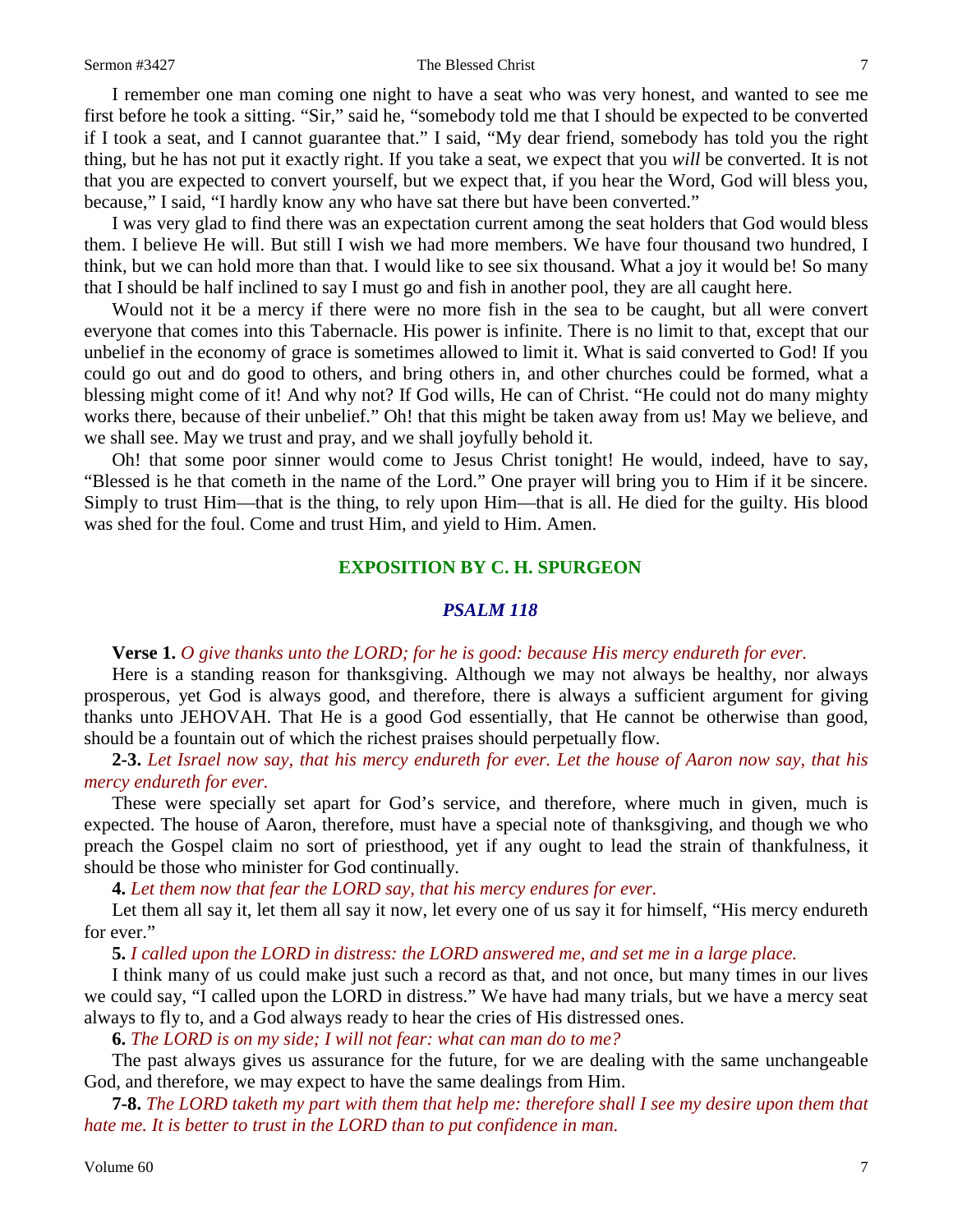There is one text which I have never seen put up anywhere. You have illuminated texts in your houses and schoolrooms, and so on, but I think I have never seen this, "Cursed is he that trusteth in man, and maketh flesh his arm," or this other one, "Cease, ye, from man whose breath is in his nostrils; for wherein is he to be accounted of?" and I am sure there is no teaching of Scripture more necessary than that, whether it refers to great men or to little men, whether it refers to men of eminence, or to those of your own family circle. "It is better to trust in the LORD than to put confidence in man."

**9.** *It is better to trust in the LORD than to put confidence in princes.*

It is nobler, it is more agreeable to sound reason, it will lead to better results. God better deserves our confidence than the princes of the earth do—even the best of them.

**10.** *All nations compassed me about: but in the name of the LORD will I destroy them.*

This may apply to David, but it applied better to Christ, around whom Jews and Gentiles came, but He won the victory over them.

**11-12.** *They compassed me about; yea, they compassed me about: but in the name of the LORD I will destroy them. They compassed me about like bees; they are quenched as the fire of thorns: for in the name of the LORD I will destroy them.*

The thorn makes a good blaze, and crackle, and splutter, but it is soon out altogether. "For in the name of the LORD will I destroy them."

In this way we may meet our spiritual foes, temptations, trials, the world, sin, death, hell, the name of JEHOVAH shall be our strength. *"In hoc signo vincit,"* said one of old—"By this sign thou conquerest," and so by this sign we also overcome through the blood of the Lamb.

**13.** *Thou hast thrust sore at me that I might fall; but the LORD helped me.*

This will rebut all the attacks of our fiercest foes—"But the LORD helped me."

**14-15.** *The LORD is my strength and song, and is become my salvation. The voice of rejoicing and salvation is in the tabernacles of the righteous: the right hand of the LORD doeth valiantly.*

Where God's people dwell, there is the voice of joy. Their family prayer sanctifies the house with its joyous notes. Even then there is trouble and sorrow in the house, yet resignation makes joy and rejoicing there still, and if rejoicing for a moment should go, yet salvation never does. "This day is salvation come to thine house." If thou be now a converted man, it will never go away again. It is an abiding thing, it is in the tabernacles of the righteous.

**16-17.** *The right hand of the LORD is exalted: the right hand of the LORD doeth valiantly. I shall not die, but live, and declare the works of the LORD.*

Some have thought this psalm was composed by Hezekiah after his sickness, and after the destruction of Senacherib's host. It may be so. It has been used by many besides Hezekiah, who have not forgotten that these are the words of Wickliffe, used when monks came round his dying bed with prayers, paternosters, and crucifixes, and urged him to repent, and he said, "I shall not die, but live, and declare the works of the LORD." And so, indeed, he did.

**18.** *The LORD hath chastened me sore: but he hath not given me over unto death.*

Many of His best children can say this, for "whom the Lord loveth he chasteneth." "The LORD hath chastened me sore: but he hath not given me over unto death." You that have recovered from sickness, here is a song for you, who above all were not given over to your sins and to the just punishment of them. Here is music for you, "He hath not given me over to the second death, which He might have done."

**19-20.** *Open to me the gates of righteousness: I will go into them, and I will praise the LORD: this gate of the LORD, into which the righteous shall enter.*

I suppose he who uttered these words has passed through the beautiful gates of the temple.

**21.** *I will praise thee: for thou hast heard me, and art become my salvation.*

Future, past, present—all full of blessing.